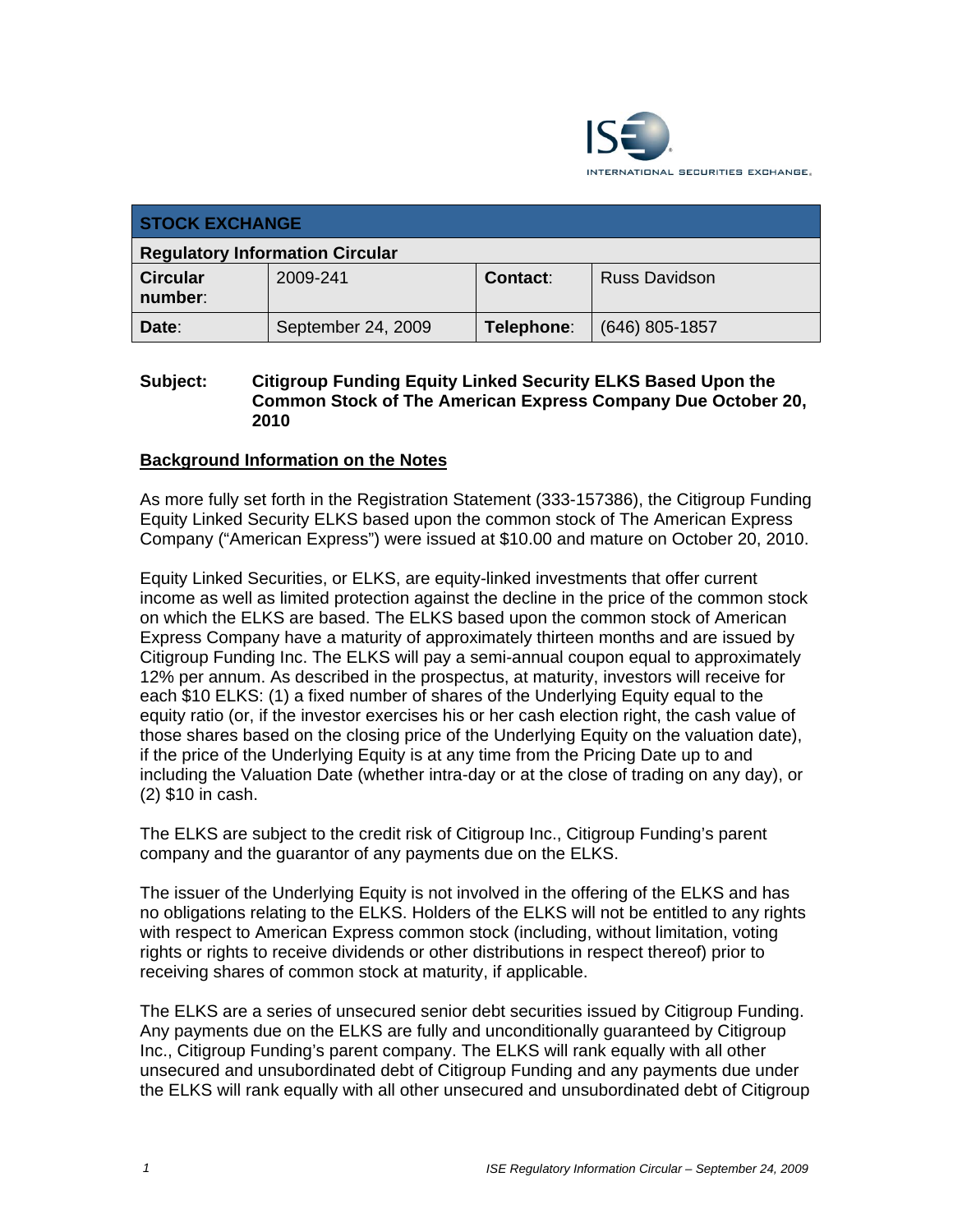Inc. The return of the principal amount of an investor's investment in the ELKS at maturity is not guaranteed.

Citigroup Investment Research or other affiliates of Citigroup Funding may publish research reports or otherwise express opinions or provide recommendations from time to time regarding American Express common stock or other matters that may influence the price of American Express common stock and, therefore, the value of the ELKS. Any research, opinion or recommendation expressed by Citigroup Investment Research or other Citigroup Funding affiliates may not be consistent with purchasing, holding or selling the ELKS. Other factors, many of which are beyond the issuer's control, will also influence the value of the ELKS. One can expect that generally the market price of the underlying common stock shares on any day will affect the value of the ELKS more than any other single factor. Other factors that may influence the value of the ELKS include: supply and demand for the ELKS, volatility of the underlying stock, interest rates, economic, financial, political and regulatory or judicial events. In addition, the time remaining to maturity and the credit worthiness of Citigroup Funding Inc. may influence the pricing of the ELKS.

For additional information regarding the Securities, including risks, please consult the pricing supplement.

### **Exchange Rules Applicable to Trading in the Securities**

The Securities are considered equity securities, thus rendering trading in the Securities subject to the Exchange's existing rules governing the trading of equity securities.

## **Trading Hours**

Trading in the Shares on ISE is on a UTP basis and is subject to ISE equity trading rules. The Shares will trade from 8:00 a.m. until 8:00 p.m. Eastern Time. Equity Electronic Access Members ("Equity EAMs") trading the Shares during the Extended Market Sessions are exposed to the risk of the lack of the calculation or dissemination of underlying index value or intraday indicative value ("IIV"). For certain derivative securities products, an updated underlying index value or IIV may not be calculated or publicly disseminated in the Extended Market hours. Since the underlying index value and IIV are not calculated or widely disseminated during Extended Market hours, an investor who is unable to calculate implied values for certain derivative securities products during Extended Market hours may be at a disadvantage to market professionals.

**This Regulatory Information Circular is not a statutory Prospectus. Equity EAMs should consult the Trust's Registration Statement, SAI, Prospectus and the Fund's website for relevant information.**